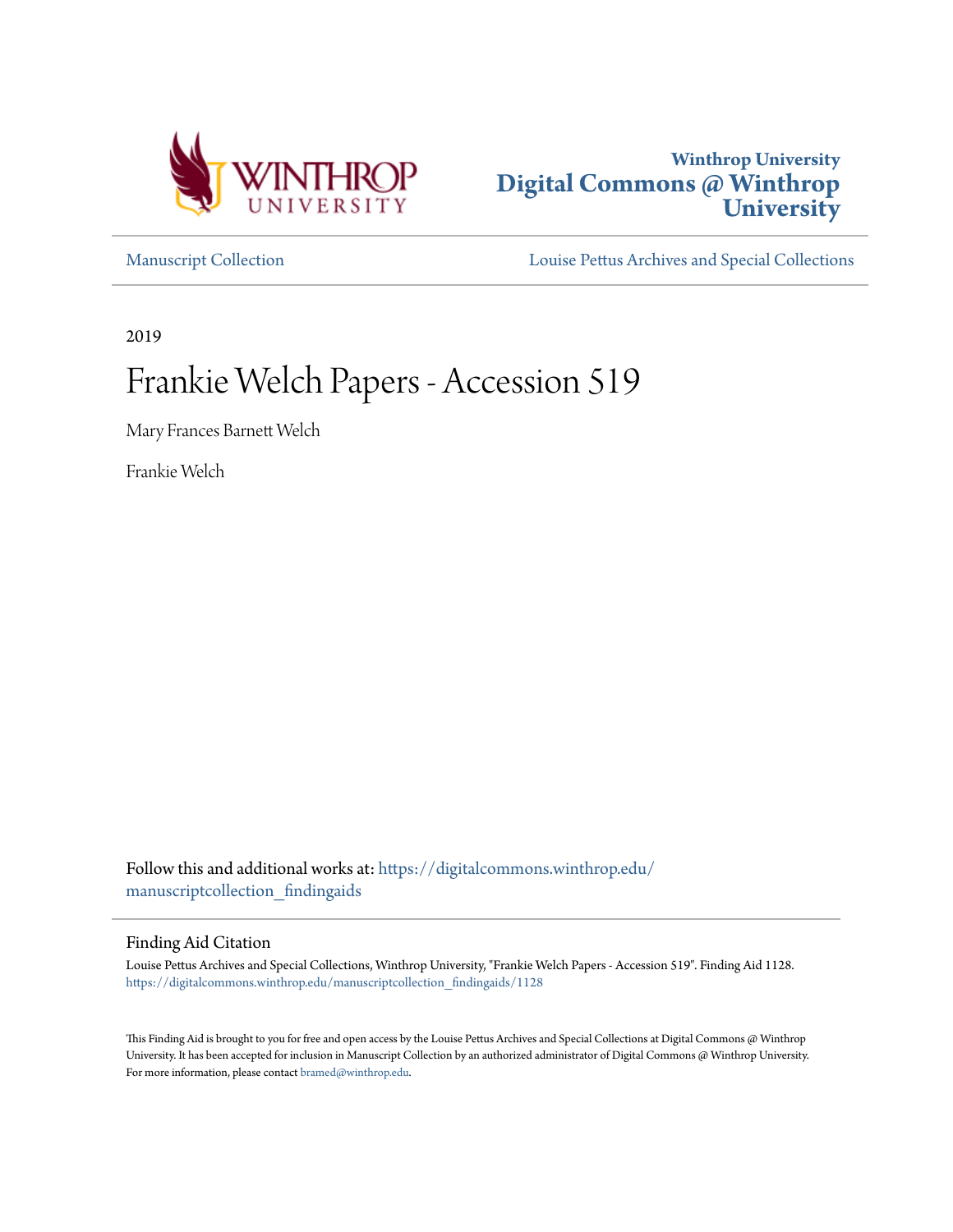### **WINTHROP UNIVERSITY LOUISE PETTUS ARCHIVES & SPECIAL COLLECTIONS**

### **MANUSCRIPT COLLECTION**

○ 北西長 武下

HTHE-

### **ACCESSION 519**

### **FRANKIE WELCH PAPERS**

1948-1980

9 Boxes, 39 Folders

**CHILLER**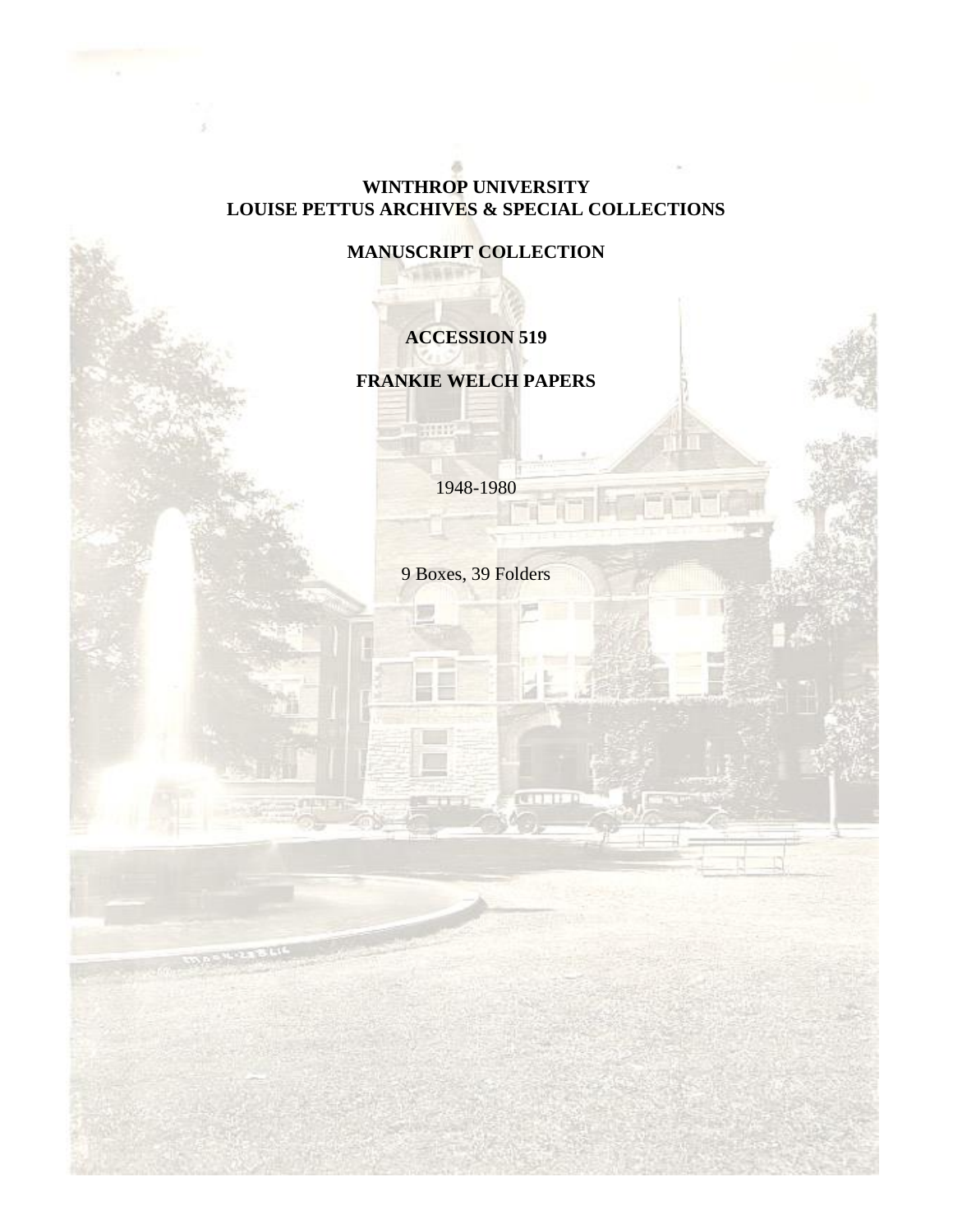#### **WINTHROP UNIVERSITY LOUISE PETTUS ARCHIVES & SPECIAL COLLECTIONS**

#### **MANUSCRIPT COLLECTION**

ADDITIONS: \_\_\_\_, \_\_\_, \_\_\_\_, DATE: <u>October 31, 1983</u>

ACC. NO.: 519 PROCESSED BY: Jenny Blackerby NO. OF SECTIONS: 3

#### **FRANKIE WELCH PAPERS**

**I**

The papers of Frankie Welch, designer, were deposited with the Winthrop University Archives on September 9, 1983, by Ms. Welch.

> Linear feet of shelf space occupied: 2.25 Approximate number of pieces: 4,500

Restrictions: Open to researchers under the rules and regulations of the Louise Pettus Archives & Special Collections at Winthrop University.

Literary Rights: For information concerning literary rights please contact the Louise Pettus Archives & Special Collections at Winthrop University.

Notices were released to NUCMC on Nov. 2, 1983. (See also collection control file for additional notices.)

Scope and Content Note: **The Frankie Welch Papers consists of correspondence, financial records, stock inventories, newspaper clippings, newsletters, monograms and fabrics, correspondence relating to commissioned artwork, designer scarf donations, and business associates of Frankie Welch's business venture, Frankie Welch of America. The largest part of the collection consists of financial records dealing with the designing and manufacturing of the products made and sold by Frankie Welch of America. Frankie Welch, born Mary Frances Barnett (1923- ), was a fashion designer and a former Distinguished Visiting Professor of Merchandising and Design in the School of Consumer Science at Winthrop College from 1982 through 1985. She became well-known for designing scarves for many prominent political figures from 1960s to 1990s, a dress design known as "The Frankie," and a dress worn by First Lady Betty Ford in her official portrait.** 

Transfer of Items: Duplicate materials were returned to Ms. Welch.

Related Collections: Frankie Welch Interview - Oral History #183; Memorabilia: Textiles: Miscellaneous: Handkerchiefs and Scarves, Item 1 (Winthrop Coat of Arms scarf designed by Frankie Welch)- W415.2-6F-6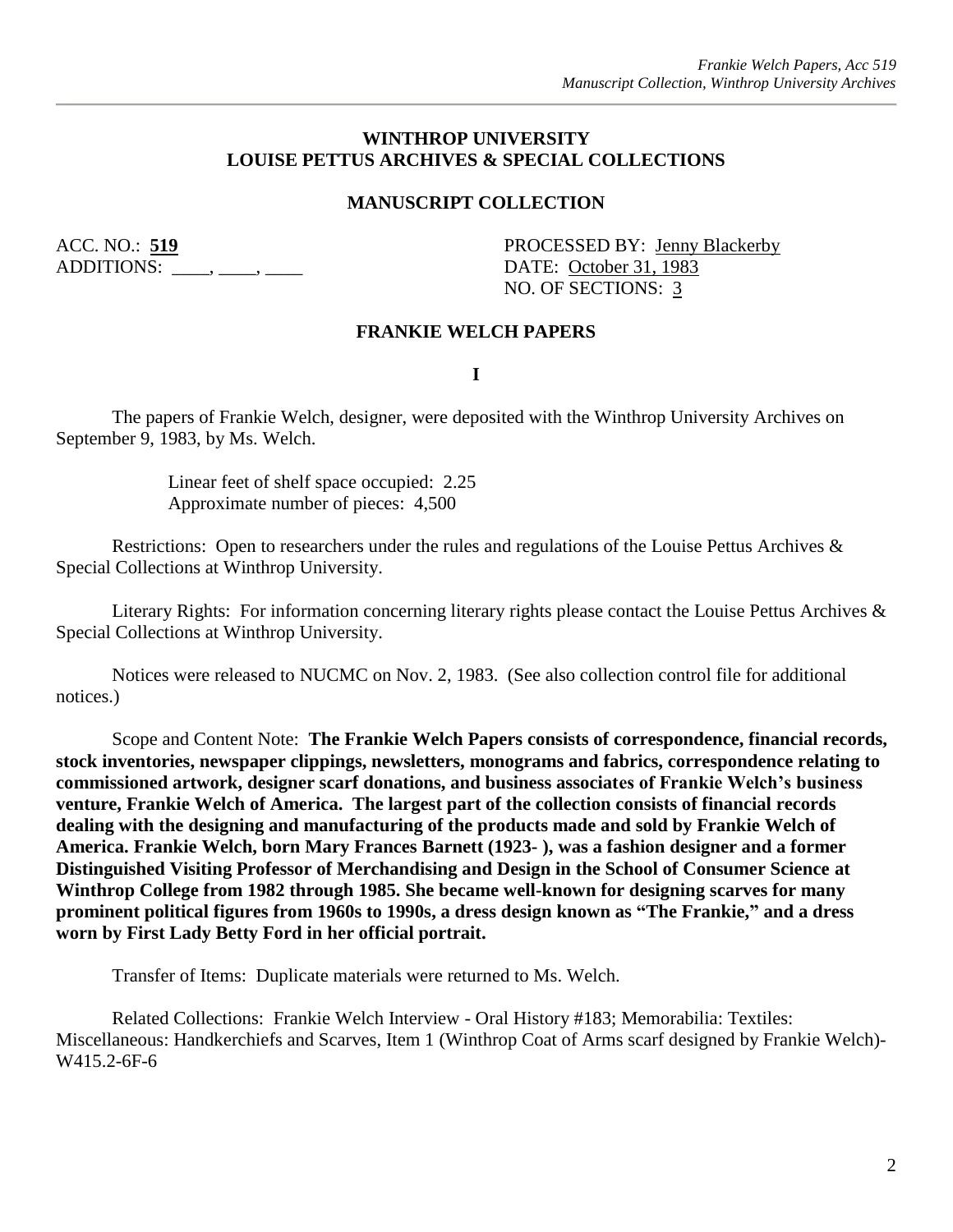### **II**

### **DESCRIPTION OF SERIES**

|                                                                                         | <b>Box(es)</b> Folder(s) | <b>Series</b>                                                                                                                                                                                                                                                                                                                                                                                                         | Year(s)       |  |  |  |  |
|-----------------------------------------------------------------------------------------|--------------------------|-----------------------------------------------------------------------------------------------------------------------------------------------------------------------------------------------------------------------------------------------------------------------------------------------------------------------------------------------------------------------------------------------------------------------|---------------|--|--|--|--|
| A) BIOGRAPHICAL FILE                                                                    |                          |                                                                                                                                                                                                                                                                                                                                                                                                                       |               |  |  |  |  |
| 1                                                                                       | $\mathbf{1}$             | <b>BIOGRAPHICAL FILE</b><br>Consists of newspaper clippings of Ms. Welch's involvement with<br>planning a personality course in conjunction with the State Department<br>of Distributive Education; of her promotion to the distributive<br>education staff; and her involvement with the Sales Training Skit and<br>the Easley Business Training Institute. In chronological order.                                  | 1948-1950, nd |  |  |  |  |
| 1                                                                                       | $\mathbf{1}$             | <b>VARIOUS PERSONAL MATERIALS</b><br>Consists of a newsletter dealing with her involvement in sales clinics<br>staged by the Merchants Division of the Chamber in cooperation with<br>the Distributive Education Division; a letter of appreciation for her<br>involvement with the Sales Promotional school; and a picture of her<br>with the South Carolina Chamber of Commerce members. In<br>chronological order. | 1950, nd      |  |  |  |  |
| <b>B) RECORDS RELATING TO BUSINESS</b><br><b>OPERATIONS OF FRANKIE WELCH OF AMERICA</b> |                          |                                                                                                                                                                                                                                                                                                                                                                                                                       |               |  |  |  |  |
| 1                                                                                       | $2 - 3$                  | <b>CORRESPONDENCE</b><br>Related to business transactions between Frankie Welch and various<br>businesses concerning the buying and selling of materials and other<br>activities. In chronological order.                                                                                                                                                                                                             | 1969-1979, nd |  |  |  |  |
| $1-2$                                                                                   | $4 - 8$                  | <b>FINANCIAL RECORDS</b><br>Consists of orders, receipts, and invoices on the sales of scarves and<br>materials used by Frankie Welch. In chronological order.                                                                                                                                                                                                                                                        | 1969-1978,    |  |  |  |  |
| 3                                                                                       | 9                        | <b>STOCK INVENTORIES</b><br>Listings of scarves by design and color which were still in stock by the<br>end of the fiscal year. In chronological order.                                                                                                                                                                                                                                                               | 1975-1977, nd |  |  |  |  |
| 3                                                                                       | $10 - 11$                | <b>MONOGRAMS AND FABRICS</b><br>Includes several types of fabrics, such as Onondaga and qiana twill<br>used by Frankie Welch for her scarves. There are also several of her<br>scarves included, a "Frankie Welch" monogram and a folder with<br>directions and materials to repair silk screens. In chronological order.                                                                                             | 1970-1977, nd |  |  |  |  |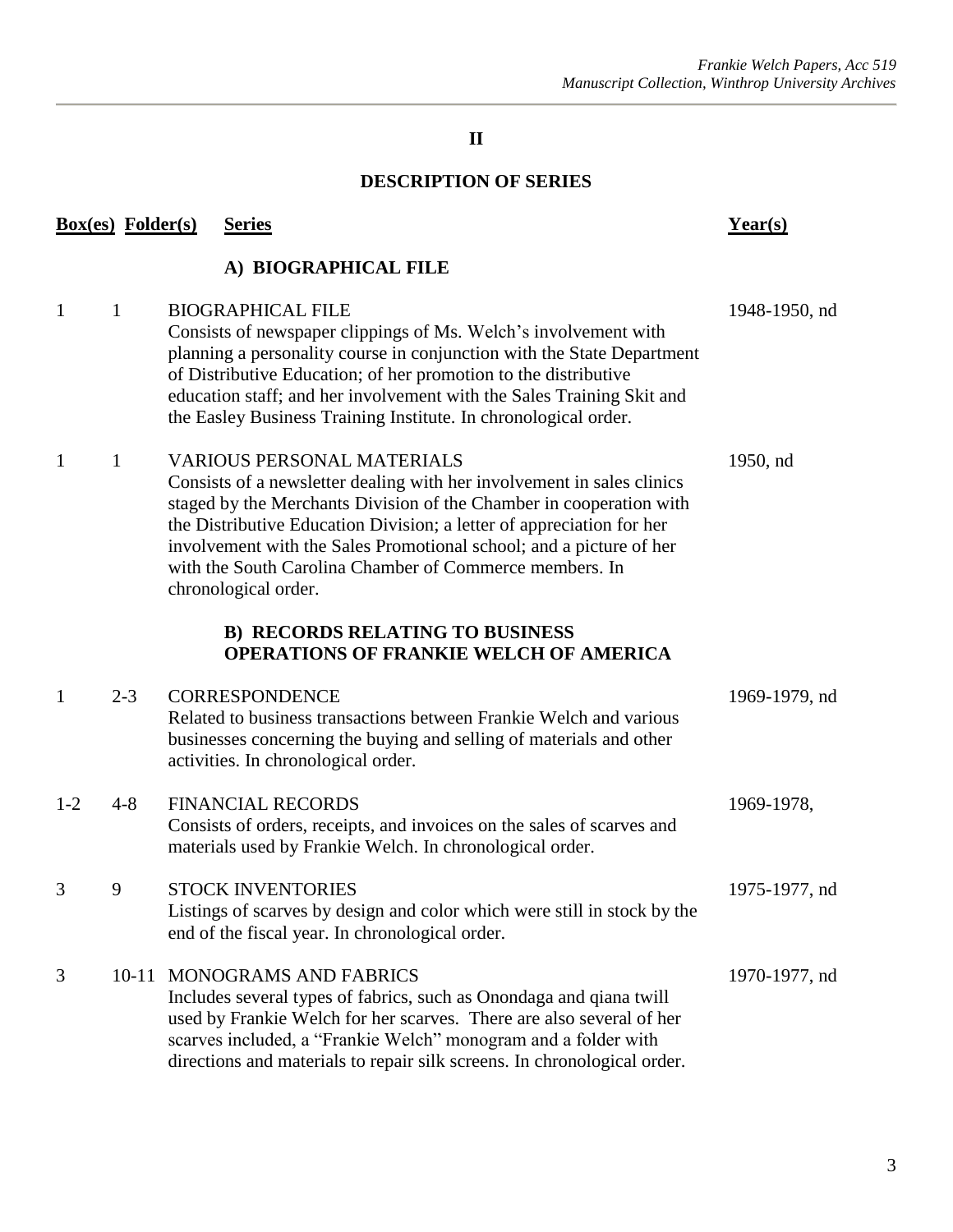### **II**

# **DESCRIPTION OF SERIES (cont.)**

|                | <b>Box(es)</b> Folder(s) | <b>Series</b>                                                                                                                                                                                                                                     | Year(s)       |
|----------------|--------------------------|---------------------------------------------------------------------------------------------------------------------------------------------------------------------------------------------------------------------------------------------------|---------------|
| $\overline{4}$ | 12                       | <b>COMMISSIONED ARTWORK</b><br>Consists of bills and receipts relating to the payment of employees<br>who performed Frankie Welch's artwork. Also consists of several<br>work logs showing the number of hours worked. In chronological<br>order. | 1973-1977, nd |
| $\overline{4}$ | 13                       | DESIGNER SCARF DONATIONS<br>Includes thank you notes sent to Mrs. Welch thanking her for her<br>contributions of scarves given to various organizations and colleges<br>for such affairs as auctions and door prizes. In chronological order.     | 1978-1980, nd |
|                |                          | C) BUSINESS ASSOCIATES OF FRANKIE WELCH OF<br><b>AMERICA</b><br>* Includes mainly invoices and some correspondence. See alphabetical<br>listing below.                                                                                            |               |
| $\overline{4}$ | 14                       | ADZON LABEL CORPORATION                                                                                                                                                                                                                           | 1969, nd      |
| $\overline{4}$ | 14                       | <b>ALLEGRESSE COMPANY</b>                                                                                                                                                                                                                         | 1977, nd      |
| $\overline{4}$ |                          | 15-16 AMERICAN REVOLUTIONARY BI- CENTENNIAL<br><b>ASSOCIATION (ARBA)</b>                                                                                                                                                                          | 1972-1976, nd |
| 5              |                          | 17-18 ARMY & AIR FORCE EXCHANGE SERVICE                                                                                                                                                                                                           | 1975-1977, nd |
| 5              | 19                       | <b>BELLOTTI FOULARDS</b>                                                                                                                                                                                                                          | 1976-1978     |
| 5              | 20                       | CHURCHILL SALES COMPANY, INC.                                                                                                                                                                                                                     | 1977, nd      |
| 5              | 20                       | COLEUR INTERNATIONAL, LTD.                                                                                                                                                                                                                        | 1970-1971, nd |
| $5 - 6$        |                          | 20-21 FISHER & GENTILE LTD.                                                                                                                                                                                                                       | 1971-1976, nd |
| 6              | 22                       | FREEMAN ADVERTISING INC.                                                                                                                                                                                                                          | 1975-1976, nd |
| 6              | 23                       | <b>HOLLINGER CORPORATION</b>                                                                                                                                                                                                                      | 1970          |
| 6              | 23                       | JEWEL CASE, INC.                                                                                                                                                                                                                                  | 1977          |
| 6              | 23                       | LASTING IMPRESSIONS, INC.                                                                                                                                                                                                                         | 1979, nd      |